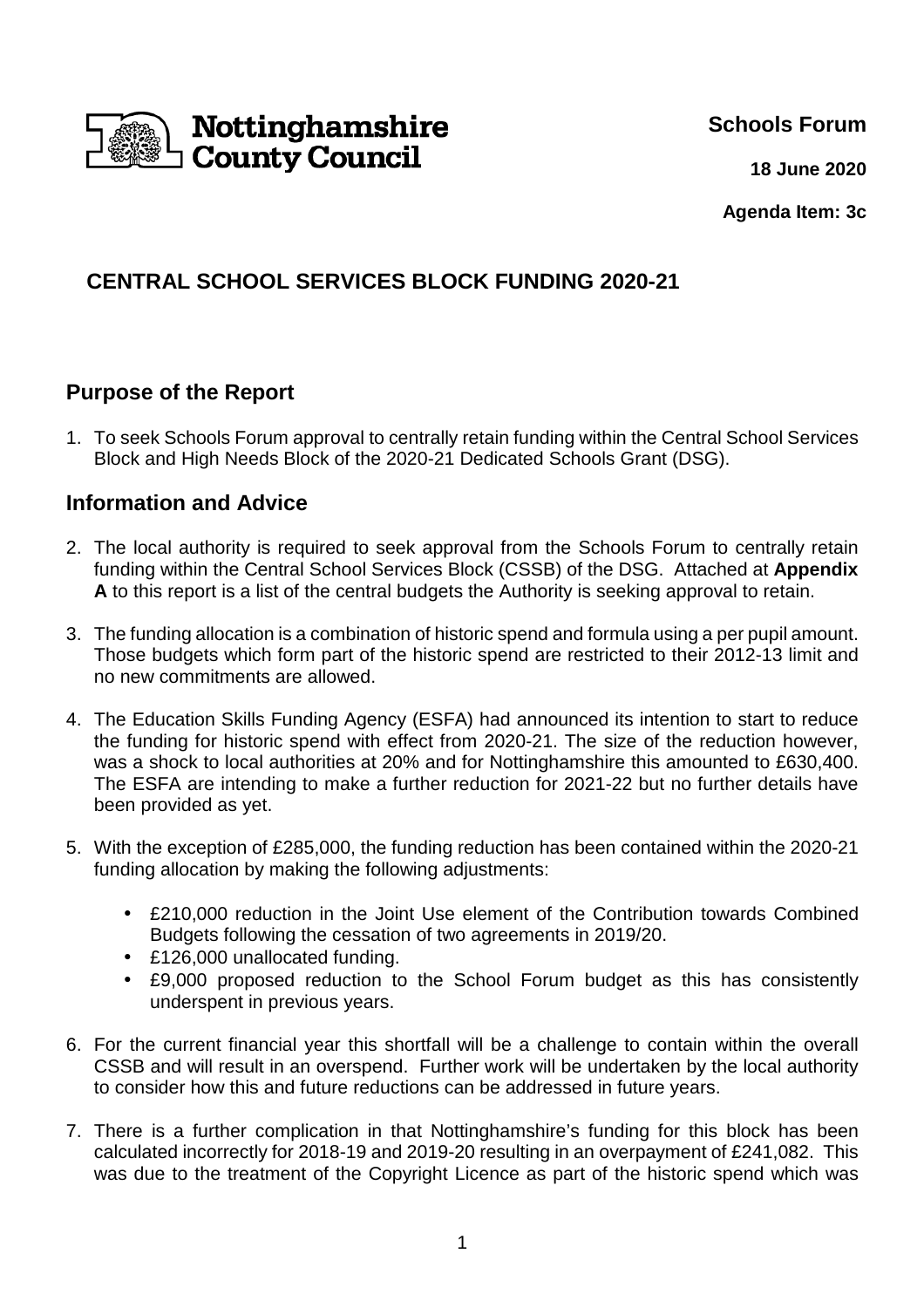incorrect. This will be recovered by the ESFA during 2020-21 and will need to be met from the Non-ISB reserve.

#### **RECOMMENDATION**

### **That the Schools Forum:**

1) Approve the Authority's application to centrally retain funding within the Central School Services Block for the services set out at **Appendix A**.

**Sue Summerscales Senior Finance Business Partner – Children & Families Finance, infrastructure & Improvement Division Chief Executive's Department T: 0115 977 3468 E: sue.summerscales@nottscc.gov.uk**